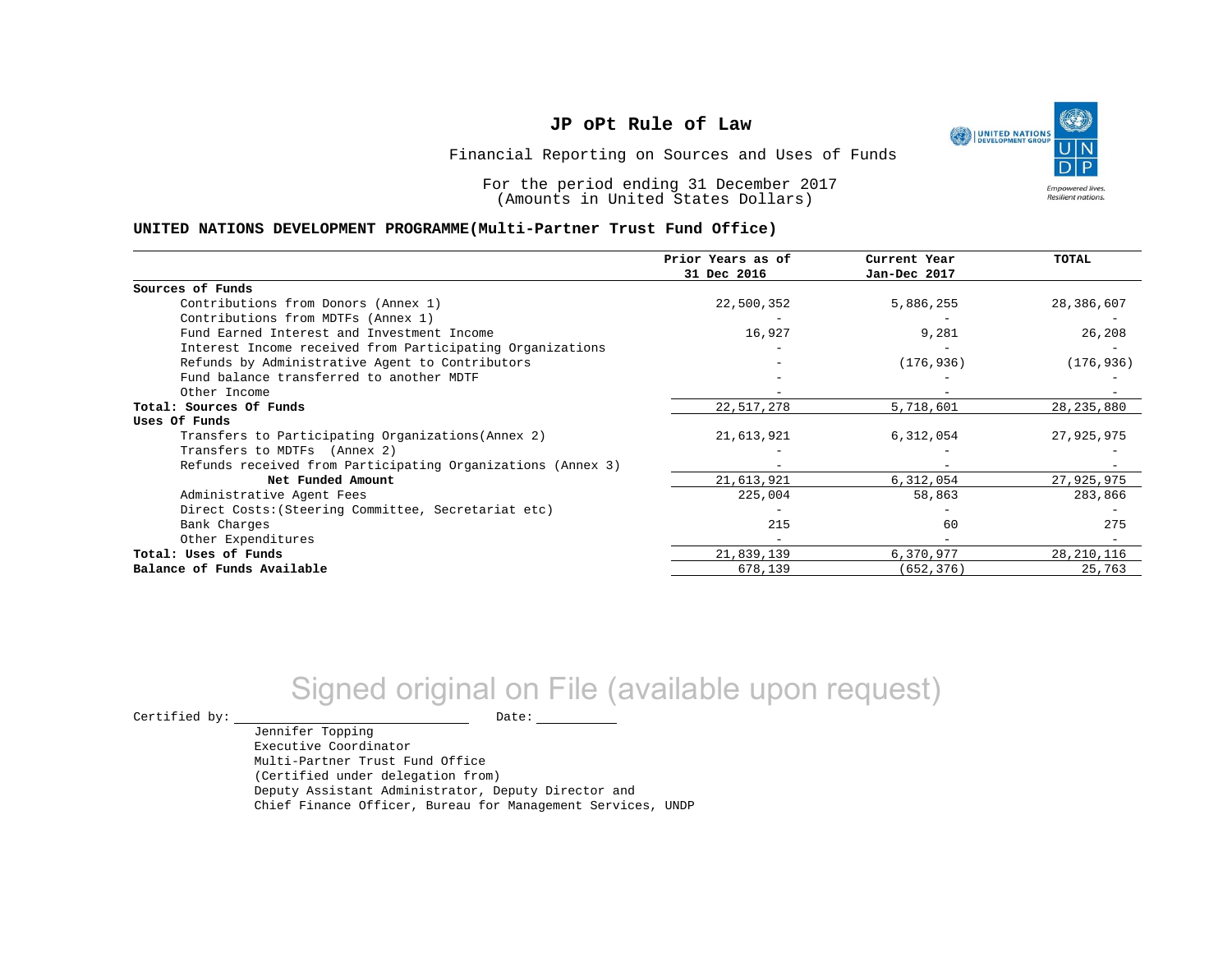

Financial Reporting on Sources and Uses of Funds

For the period ending 31 December 2017 (Amounts in United States Dollars)

#### **UNITED NATIONS DEVELOPMENT PROGRAMME(Multi-Partner Trust Fund Office)**

**Annex - 1: Contributions**

|                                | Prior Years as of | Current Year             | TOTAL      |
|--------------------------------|-------------------|--------------------------|------------|
|                                | 31 Dec 2016       | Jan-Dec 2017             |            |
| From Contributors              |                   |                          |            |
| DEPARTMENT FOR INT'L DEVELOPME | 7,121,935         | $\overline{\phantom{m}}$ | 7,121,935  |
| GOVERNMENT OF NETHERLANDS      | 9,201,582         | 4,300,000                | 13,501,582 |
| SWEDISH INT'L DEVELOPMENT COOP | 6,176,835         | 1,586,255                | 7,763,090  |
| Total: Contributions           | 22,500,352        | 5,886,255                | 28,386,607 |

## Signed original on File (available upon request)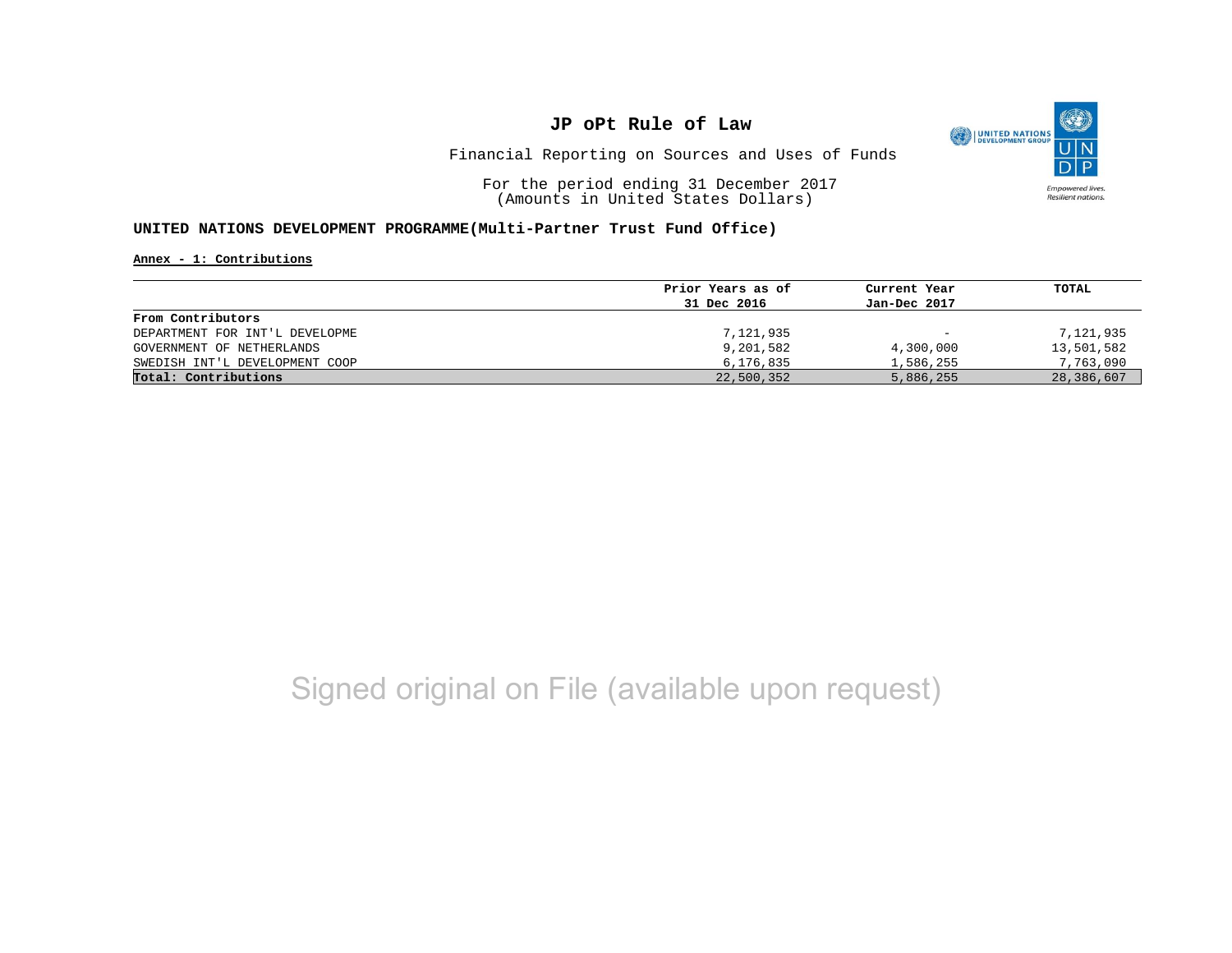

Financial Reporting on Sources and Uses of Funds

For the period ending 31 December 2017 (Amounts in United States Dollars)

#### **UNITED NATIONS DEVELOPMENT PROGRAMME(Multi-Partner Trust Fund Office)**

**Annex - 2: Transfers**

|                                | Prior Years as of | Current Year | TOTAL      |
|--------------------------------|-------------------|--------------|------------|
|                                | 31 Dec 2016       | Jan-Dec 2017 |            |
| To Participating Organizations |                   |              |            |
| UNDP                           | 16,581,338        | 5,029,002    | 21,610,340 |
| UNWOMEN                        | 5,032,583         | 1,283,052    | 6,315,635  |
|                                |                   |              |            |
| Total Transfers                | 21,613,921        | 6,312,054    | 27,925,975 |

## Signed original on File (available upon request)